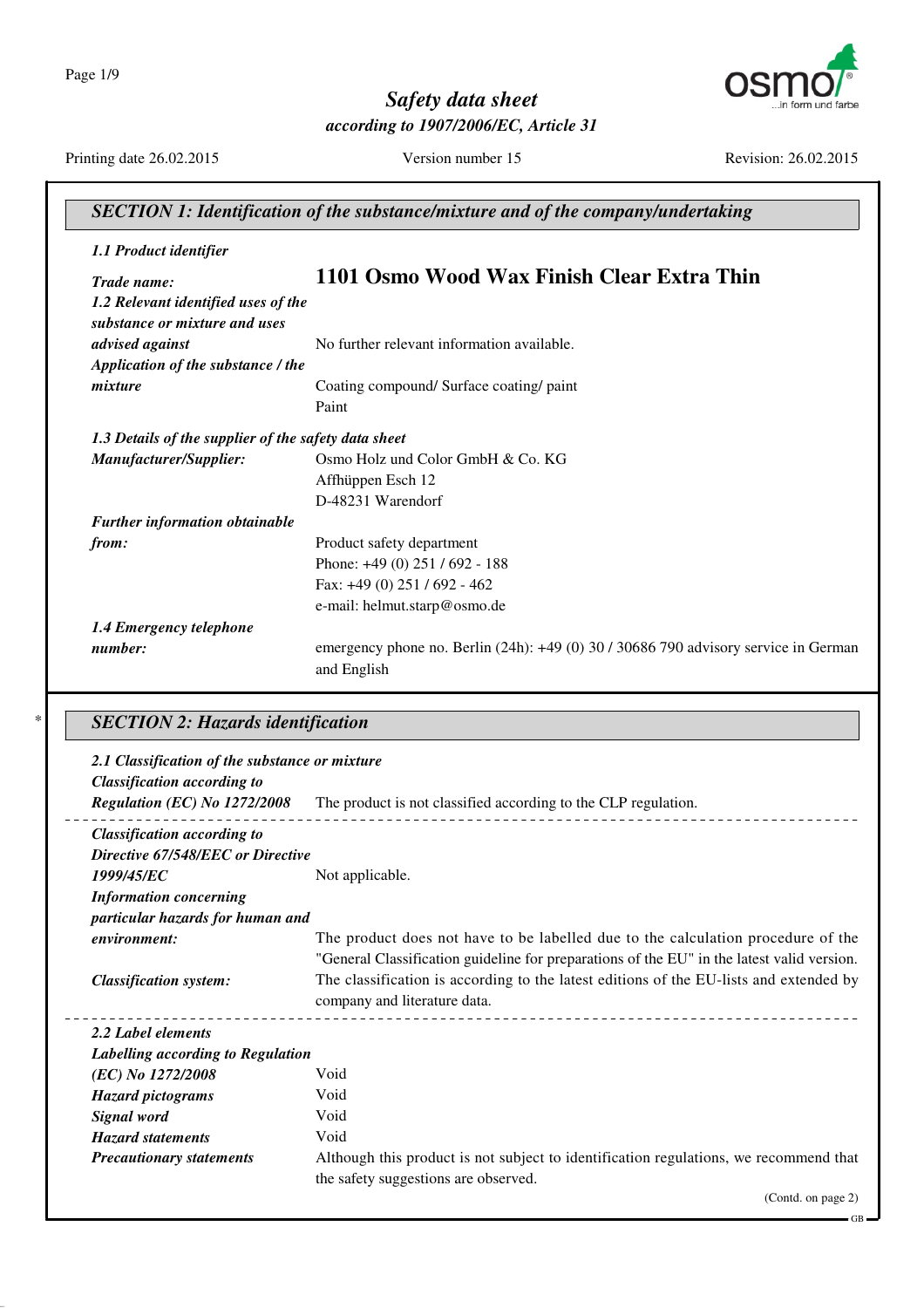

Printing date 26.02.2015 Version number 15 Revision: 26.02.2015

GB

# *Trade name:* **1101 Osmo Wood Wax Finish Clear Extra Thin**

|                                           | Keep out of reach of children.                                                                               |
|-------------------------------------------|--------------------------------------------------------------------------------------------------------------|
|                                           |                                                                                                              |
|                                           | If medical advice is needed, have product container or label at hand.                                        |
|                                           | P271 Use only outdoors or in a well-ventilated area.                                                         |
|                                           | P262 Do not get in eyes, on skin, or on clothing.                                                            |
|                                           | P501 Dispose of contents/container in accordance with local/regional/national/<br>international regulations. |
| <b>Additional information:</b>            | Observe the general safety regulations when handling chemicals.                                              |
|                                           | Always wear a dust mask when sanding.                                                                        |
|                                           | Contains 2-butanonoxime. May produce an allergic reaction.                                                   |
| <b>Information concerning</b>             |                                                                                                              |
| particular hazards for human and          |                                                                                                              |
| environment:                              | Warning:                                                                                                     |
|                                           | Wash out any used cloth impregnated with this product immediately after use or store                         |
|                                           | in an airtight container (danger of self-ignition)                                                           |
| 2.3 Other hazards                         |                                                                                                              |
| <b>Results of PBT and vPvB assessment</b> |                                                                                                              |
| <b>PBT:</b>                               | Not applicable.                                                                                              |
| $v P v B$ :                               | Not applicable.                                                                                              |

## *SECTION 3: Composition/information on ingredients*

*3.2 Mixtures*

**Description:** Mixture of substances listed below with nonhazardous additions.

| aliphatic hydrocarbons, C10-C13 | $\blacktriangleright$ Xn R65                            | $30 - 60\%$                                                                                            |
|---------------------------------|---------------------------------------------------------|--------------------------------------------------------------------------------------------------------|
|                                 |                                                         |                                                                                                        |
|                                 |                                                         |                                                                                                        |
|                                 |                                                         |                                                                                                        |
|                                 |                                                         |                                                                                                        |
|                                 | Index number: 649-327-00-6<br>Reg.nr.: 01-2119457273-39 | R66<br>$\diamond$ Asp. Tox. 1, H304<br>For the wording of the listed risk phrases refer to section 16. |

## *SECTION 4: First aid measures*

| 4.1 Description of first aid measures |                                                                                           |  |
|---------------------------------------|-------------------------------------------------------------------------------------------|--|
| <b>General information:</b>           | Immediately remove any clothing soiled by the product.                                    |  |
|                                       | Take affected persons out into the fresh air.                                             |  |
| After inhalation:                     | Supply fresh air. If required, provide artificial respiration. Keep patient warm. Consult |  |
|                                       | doctor if symptoms persist.                                                               |  |
|                                       | In case of unconsciousness place patient stably in side position for transportation.      |  |
| After skin contact:                   | Immediately wash with water and soap and rinse thoroughly.                                |  |
|                                       | If skin irritation continues, consult a doctor.                                           |  |
| After eye contact:                    | Rinse opened eye for several minutes under running water. Then consult a doctor.          |  |
| After swallowing:                     | Do not induce vomiting; call for medical help immediately.                                |  |
|                                       | (Contd. on page 3)                                                                        |  |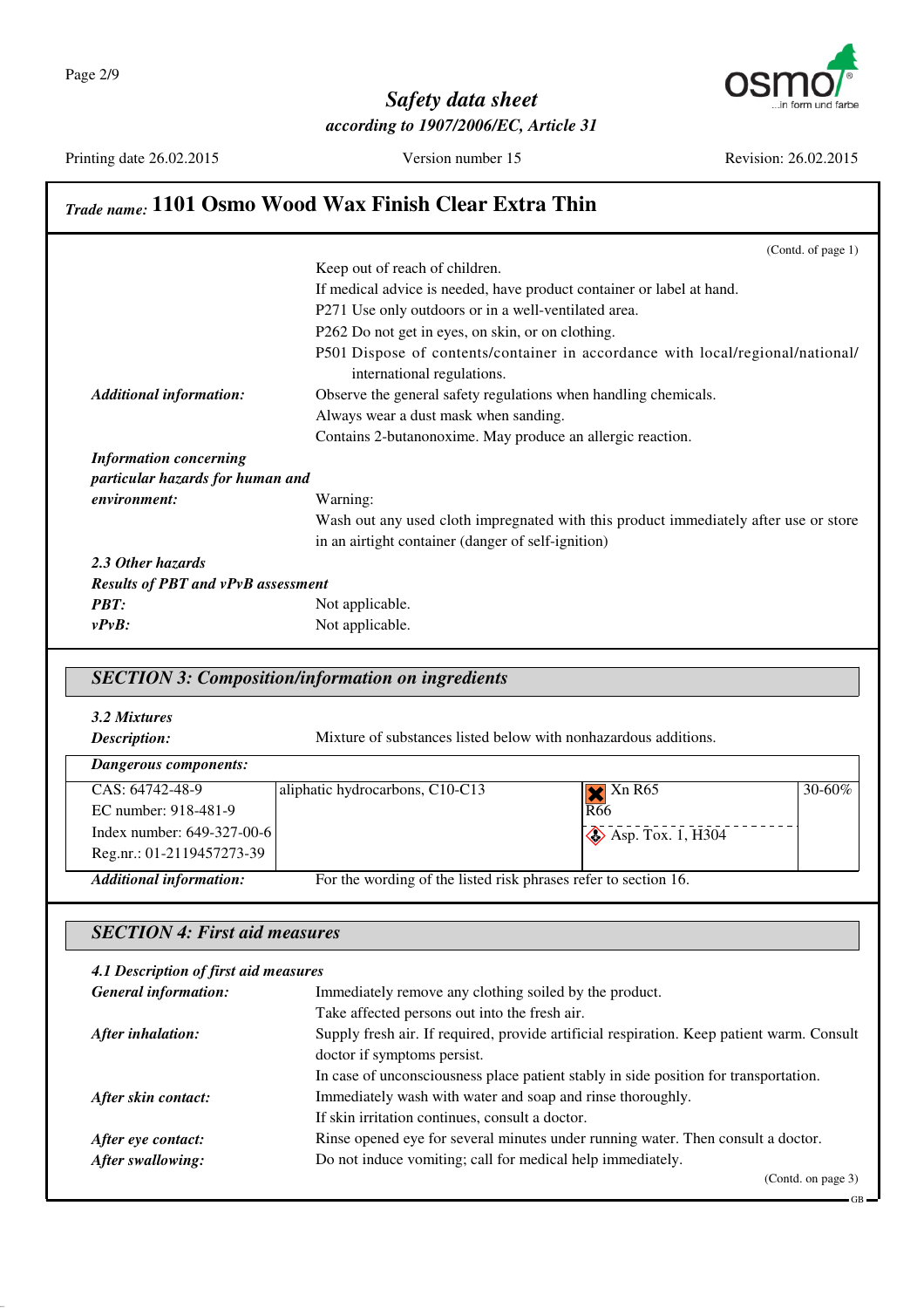Page 3/9



## *Safety data sheet according to 1907/2006/EC, Article 31*

Printing date 26.02.2015 Version number 15 Revision: 26.02.2015

(Contd. of page 2)

# *Trade name:* **1101 Osmo Wood Wax Finish Clear Extra Thin**

*4.2 Most important symptoms and effects, both acute and delayed* Disziness Headache

*4.3 Indication of any immediate medical attention and special treatment needed* No further relevant information available.

## *SECTION 5: Firefighting measures*

| 5.1 Extinguishing media          |                                                                                         |
|----------------------------------|-----------------------------------------------------------------------------------------|
| Suitable extinguishing agents:   | CO2, powder or water spray. Fight larger fires with water spray or alcohol resistant    |
|                                  | foam.                                                                                   |
| For safety reasons unsuitable    |                                                                                         |
| extinguishing agents:            | Water with full jet                                                                     |
| 5.2 Special hazards arising from |                                                                                         |
| <i>the substance or mixture</i>  | Formation of toxic gases is possible during heating or in case of fire.                 |
| 5.3 Advice for firefighters      |                                                                                         |
| Protective equipment:            | Mouth respiratory protective device.                                                    |
| <b>Additional information</b>    | Cool endangered receptacles with water spray.                                           |
|                                  | Dispose of fire debris and contaminated fire fighting water in accordance with official |
|                                  | regulations.                                                                            |

## *SECTION 6: Accidental release measures*

| 6.1 Personal precautions,<br>protective equipment and |                                                                                         |
|-------------------------------------------------------|-----------------------------------------------------------------------------------------|
| emergency procedures                                  | Ensure adequate ventilation                                                             |
|                                                       | Keep away from ignition sources.                                                        |
| <b>6.2 Environmental precautions:</b>                 | Inform respective authorities in case of seepage into water course or sewage system.    |
|                                                       | Do not allow to enter sewers/ surface or ground water.                                  |
| 6.3 Methods and material for                          |                                                                                         |
| containment and cleaning up:                          | Warm water and cleansing agent                                                          |
|                                                       | Absorb with liquid-binding material (sand, diatomite, acid binders, universal binders). |
| <b>6.4 Reference to other sections</b>                | See Section 7 for information on safe handling.                                         |
|                                                       | See Section 8 for information on personal protection equipment.                         |
|                                                       | See Section 13 for disposal information.                                                |

## **SECTION 7: Handling and storage**

*7.1 Precautions for safe handling* Keep away from heat and direct sunlight. Use only in well ventilated areas. Keep receptacles tightly sealed. Prevent formation of aerosols.

GB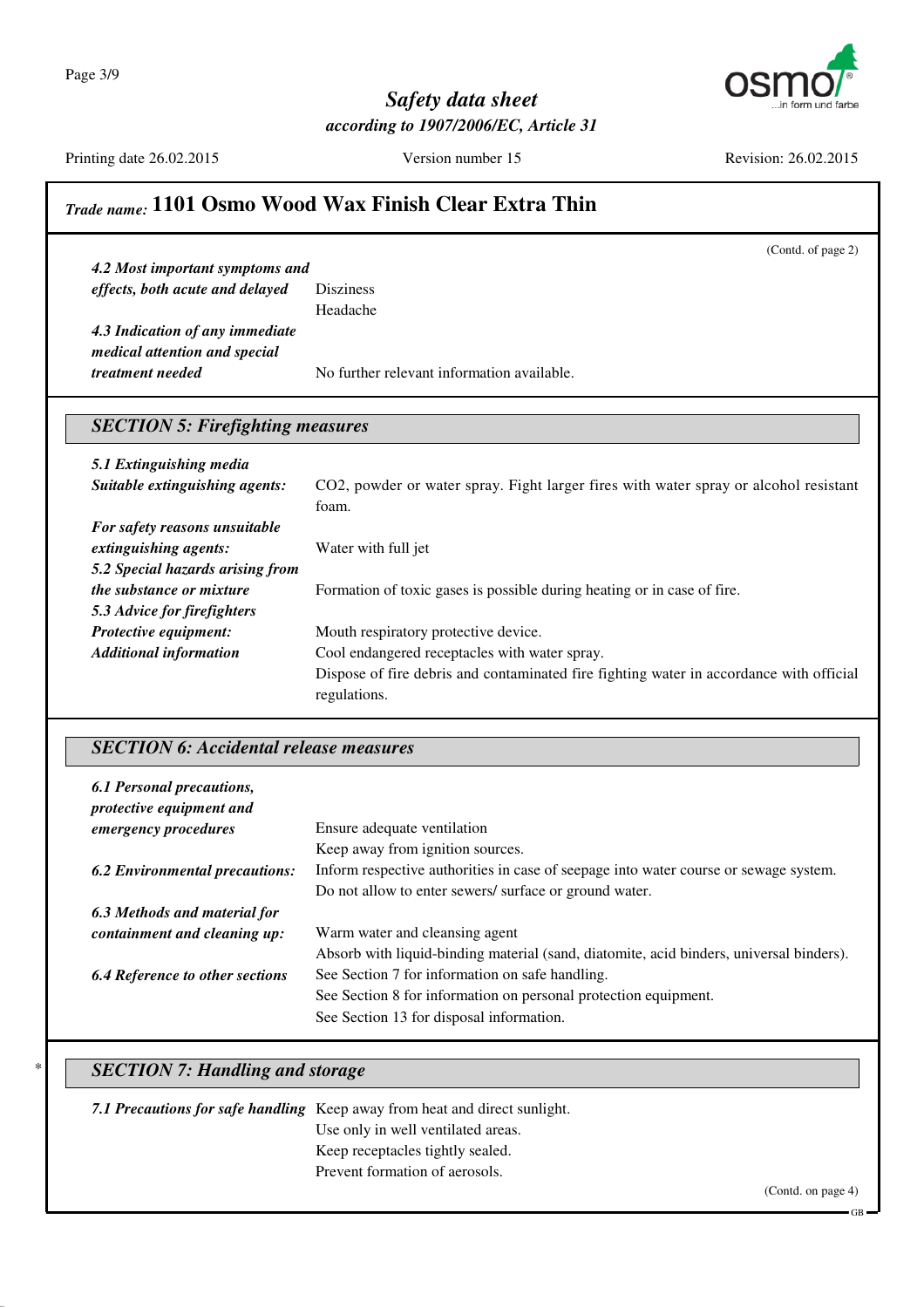

Printing date 26.02.2015 Version number 15 Revision: 26.02.2015

# *Trade name:* **1101 Osmo Wood Wax Finish Clear Extra Thin**

|                                                                            | (Contd. of page 3)                                                                  |
|----------------------------------------------------------------------------|-------------------------------------------------------------------------------------|
| <b>Information about fire - and</b>                                        |                                                                                     |
| explosion protection:                                                      | Keep ignition sources away - Do not smoke.                                          |
| 7.2 Conditions for safe storage, including any incompatibilities           |                                                                                     |
| Storage:                                                                   |                                                                                     |
| Requirements to be met by                                                  |                                                                                     |
| storerooms and receptacles:                                                | Store only in the original receptacle.                                              |
|                                                                            | Store in a cool location.                                                           |
| Information about storage in one                                           |                                                                                     |
| common storage facility:                                                   | Do not store together with alkalis (caustic solutions).                             |
|                                                                            | Do not store together with oxidising and acidic materials.                          |
| <b>Further information about</b>                                           |                                                                                     |
| storage conditions:                                                        | Store in cool, dry conditions in well sealed receptacles.                           |
|                                                                            | Keep container tightly sealed.                                                      |
| Storage class:                                                             | VCI storage class (VCI = German Association of the Chemical Industry): 10           |
| 7.3 Specific end $use(s)$                                                  | No further relevant information available.                                          |
|                                                                            |                                                                                     |
| <b>SECTION 8: Exposure controls/personal protection</b>                    |                                                                                     |
|                                                                            |                                                                                     |
| <b>Additional information about</b>                                        |                                                                                     |
| design of technical facilities:                                            | No further data; see item 7.                                                        |
|                                                                            |                                                                                     |
|                                                                            |                                                                                     |
| 8.1 Control parameters                                                     |                                                                                     |
|                                                                            | Ingredients with limit values that require monitoring at the workplace:             |
| 64742-48-9 aliphatic hydrocarbons, C10-C13                                 |                                                                                     |
| TWA $(8 \text{ H})$ Long-term value: 1.000 mg/m <sup>3</sup> , 150 ppm ppm |                                                                                     |
| Source: UK SIA                                                             |                                                                                     |
| <b>Additional information:</b>                                             | The lists valid during the making were used as basis.                               |
|                                                                            |                                                                                     |
| 8.2 Exposure controls                                                      |                                                                                     |
| Personal protective equipment:                                             |                                                                                     |
| General protective and hygienic                                            |                                                                                     |
| measures:                                                                  | Immediately remove all soiled and contaminated clothing                             |
|                                                                            | Keep away from foodstuffs, beverages and feed.                                      |
|                                                                            | Avoid contact with the eyes and skin.                                               |
|                                                                            | Do not eat, drink, smoke or sniff while working.                                    |
|                                                                            | Do not carry product impregnated cleaning cloths in trouser pockets.                |
| <b>Respiratory protection:</b>                                             | Not necessary if room is well-ventilated.                                           |
|                                                                            | Use suitable respiratory protective device only when aerosol or mist is formed.     |
|                                                                            | Short term filter device:                                                           |
|                                                                            | Filter A/P2                                                                         |
| <b>Protection of hands:</b>                                                | Protective gloves                                                                   |
|                                                                            | To avoid skin problems reduce the wearing of gloves to the required minimum.        |
|                                                                            | Selection of the glove material on consideration of the penetration times, rates of |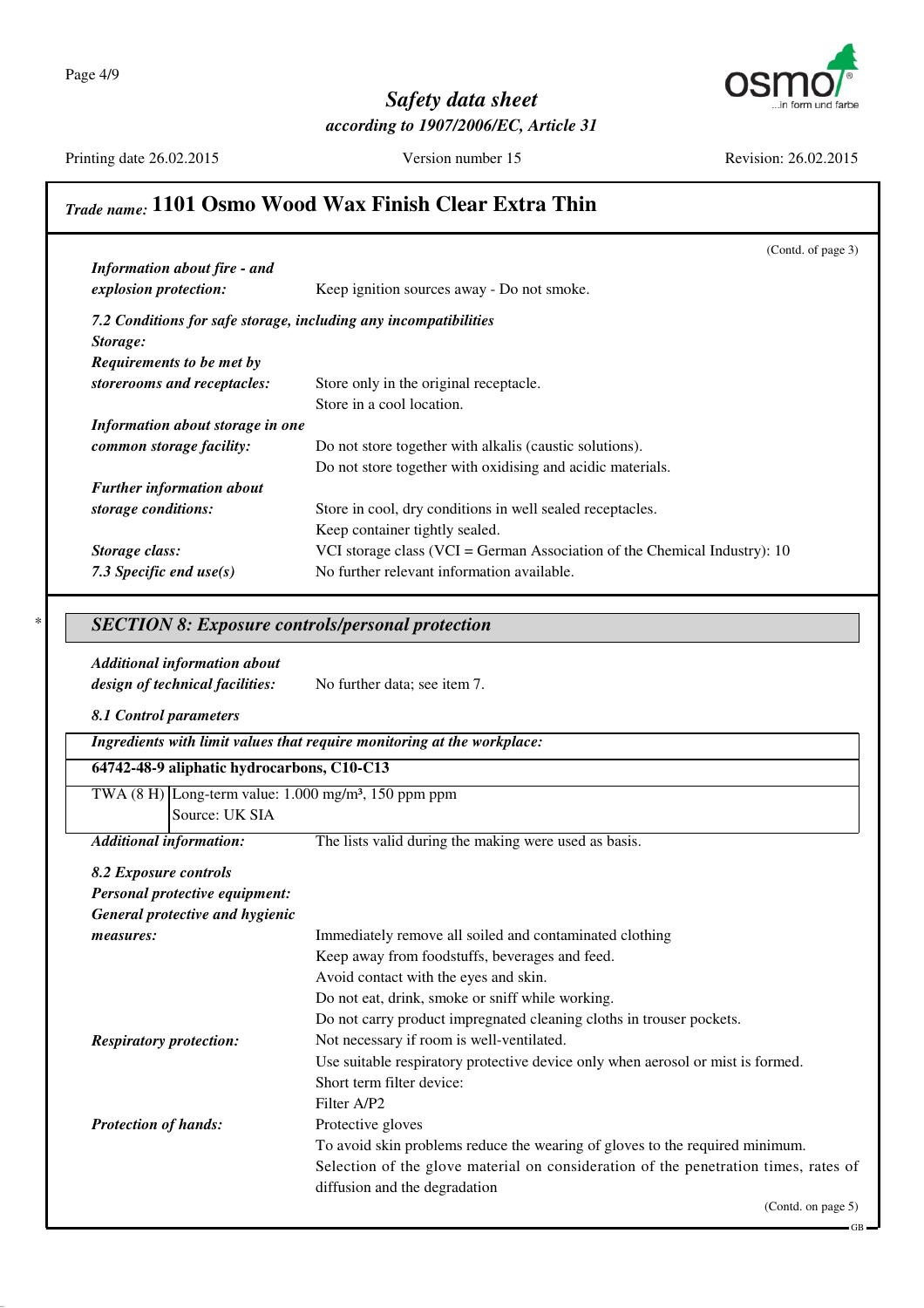

Printing date 26.02.2015 Version number 15 Revision: 26.02.2015

# *Trade name:* **1101 Osmo Wood Wax Finish Clear Extra Thin**

| <b>Material of gloves</b>                                 | (Contd. of page 4)<br>Nitrile rubber, NBR                                                                                |
|-----------------------------------------------------------|--------------------------------------------------------------------------------------------------------------------------|
|                                                           | Penetration time of glove material The exact break trough time has to be found out by the manufacturer of the protective |
|                                                           | gloves and has to be observed.                                                                                           |
| For the permanent contact gloves                          |                                                                                                                          |
| made of the following materials                           |                                                                                                                          |
| are suitable:                                             | Nitrile rubber, NBR                                                                                                      |
|                                                           | Recommended thickness of the material: $\geq 0.4$ mm                                                                     |
| For the permanent contact of a                            |                                                                                                                          |
| maximum of 15 minutes gloves                              |                                                                                                                          |
| made of the following materials                           |                                                                                                                          |
| are suitable:                                             | Nitrile rubber, NBR                                                                                                      |
| Eye protection:                                           | If risk of splashing:                                                                                                    |
|                                                           | Safety glasses according to EN 166:2001 (e.g. densely closing frame glasses with side<br>protection)                     |
| <b>Body protection:</b>                                   | Protective work clothing                                                                                                 |
|                                                           |                                                                                                                          |
|                                                           |                                                                                                                          |
| <b>SECTION 9: Physical and chemical properties</b>        |                                                                                                                          |
| 9.1 Information on basic physical and chemical properties |                                                                                                                          |
| <b>General Information</b>                                |                                                                                                                          |
| Appearance:                                               |                                                                                                                          |
| Form:                                                     | Fluid                                                                                                                    |
| Colour:                                                   | Colourless                                                                                                               |
| Odour:                                                    | Mild                                                                                                                     |
| Change in condition                                       |                                                                                                                          |
| <b>Melting point/Melting range:</b>                       | Undetermined.                                                                                                            |
| <b>Boiling point/Boiling range:</b>                       | $>180^{\circ}$ C                                                                                                         |
| <b>Flash point:</b>                                       | $> 62$ °C (DIN EN ISO 2719)                                                                                              |
|                                                           | 240 °C                                                                                                                   |
| <b>Ignition temperature:</b>                              |                                                                                                                          |
| Self-igniting:                                            | Product is not selfigniting.                                                                                             |
| Danger of explosion:                                      | Product is not explosive. However, formation of explosive air/vapour mixtures are                                        |
|                                                           | possible.                                                                                                                |
|                                                           |                                                                                                                          |
|                                                           |                                                                                                                          |
| <b>Explosion limits:</b><br>Lower:                        | $0.6$ Vol $\%$                                                                                                           |
| <b>Upper:</b>                                             | 7.0 Vol %                                                                                                                |
| Density at 20 $\,^{\circ}$ C:                             | $0.83 - 0.87$ g/cm <sup>3</sup>                                                                                          |
|                                                           |                                                                                                                          |
| Solubility in / Miscibility with<br>water:                | Not miscible or difficult to mix.                                                                                        |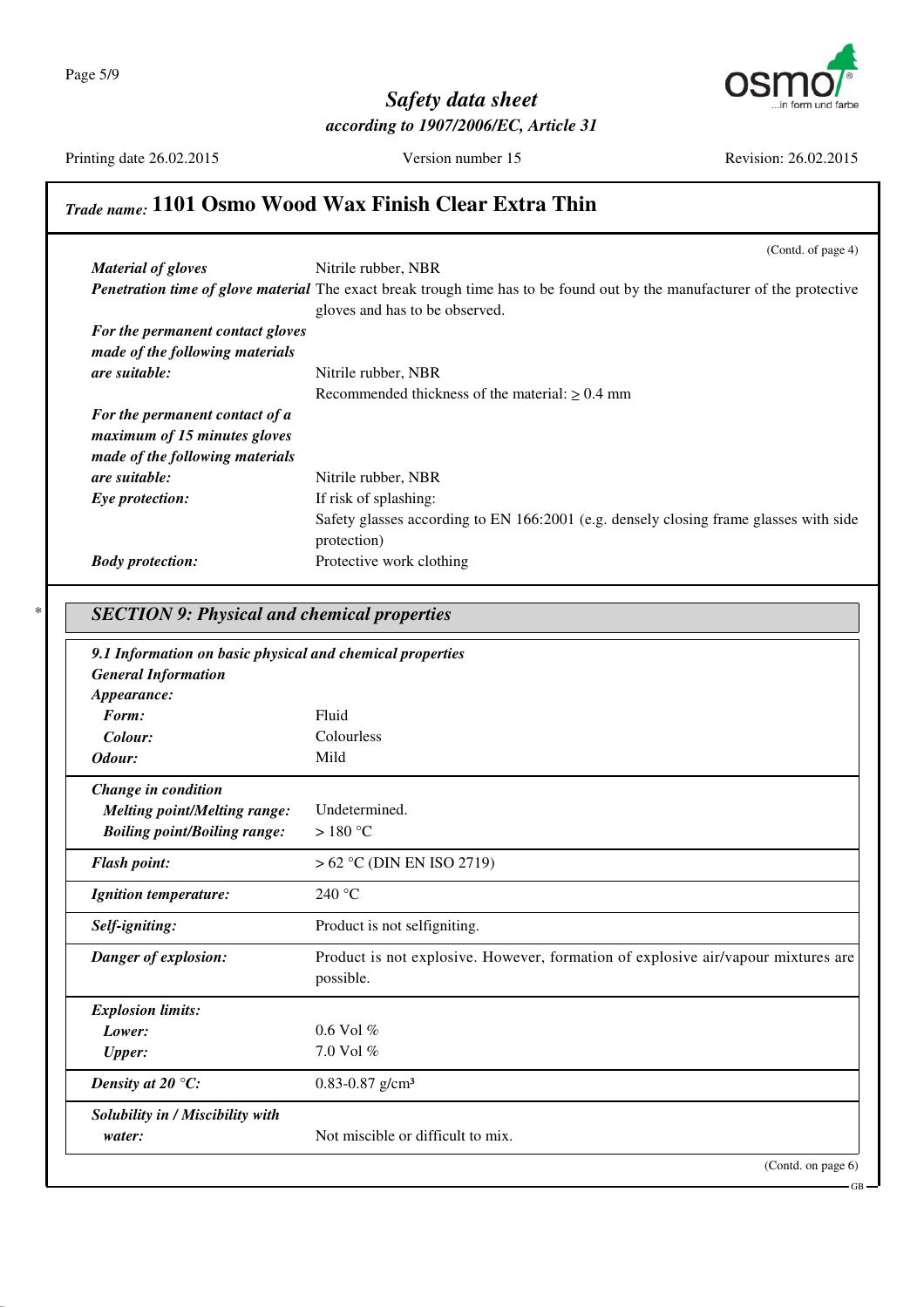

Printing date 26.02.2015 Version number 15 Revision: 26.02.2015

GB

# *Trade name:* **1101 Osmo Wood Wax Finish Clear Extra Thin**

|                                             |                                            | (Contd. of page 5) |
|---------------------------------------------|--------------------------------------------|--------------------|
| Viscosity:                                  |                                            |                    |
| Dynamic:                                    | Not determined.                            |                    |
| Kinematic:                                  | >21 mm <sup>2</sup> /s (40 °C)             |                    |
| <b>Solvent content:</b>                     |                                            |                    |
| $VOC$ (EC)                                  | Not applicable.                            |                    |
| 9.2 Other information                       | No further relevant information available. |                    |
| <b>SECTION 10: Stability and reactivity</b> |                                            |                    |
| <b>10.1 Reactivity</b>                      |                                            |                    |
|                                             |                                            |                    |
| 10.2 Chemical stability                     |                                            |                    |

| <b>Thermal decomposition /</b>  |                                                                                      |
|---------------------------------|--------------------------------------------------------------------------------------|
| conditions to be avoided:       | No decomposition if used according to specifications.                                |
| 10.3 Possibility of hazardous   |                                                                                      |
| reactions                       | Reacts with fabric soaked in the product (e.g. cleaning wool).                       |
| <b>10.4 Conditions to avoid</b> | No further relevant information available.                                           |
| 10.5 Incompatible materials:    | No further relevant information available.                                           |
| 10.6 Hazardous decomposition    |                                                                                      |
| <i>products:</i>                | Formation of toxic gases is possible during heating or in case of fire.              |
|                                 | Nitrogen oxides (NO <sub>x</sub> )                                                   |
|                                 | Carbon monoxide and carbon dioxide                                                   |
| <b>Additional information:</b>  | Warning:                                                                             |
|                                 | Wash out any used cloth impregnated with this product immediately after use or store |
|                                 | in an airtight container (danger of self-ignition)                                   |

## \* *SECTION 11: Toxicological information*

*11.1 Information on toxicological effects Acute toxicity:*

*LD/LC50 values relevant for classification:* **64742-48-9 aliphatic hydrocarbons, C10-C13** Oral LD50 > 5000 mg/kg (rat) (OECD 401) Dermal LD50 > 5000 mg/kg (rat) (OECD 402) Inhalative  $|LC50/4h| > 5$  mg/l (rat) (OECD 403) **96-29-7 2-butanonoxime** Oral LD50 3700 mg/kg (rat) Dermal LD50 200-2000 mg/kg (rat) Inhalative  $|LC50/4h| > 10.5$  mg/l (rat) (Contd. on page 7)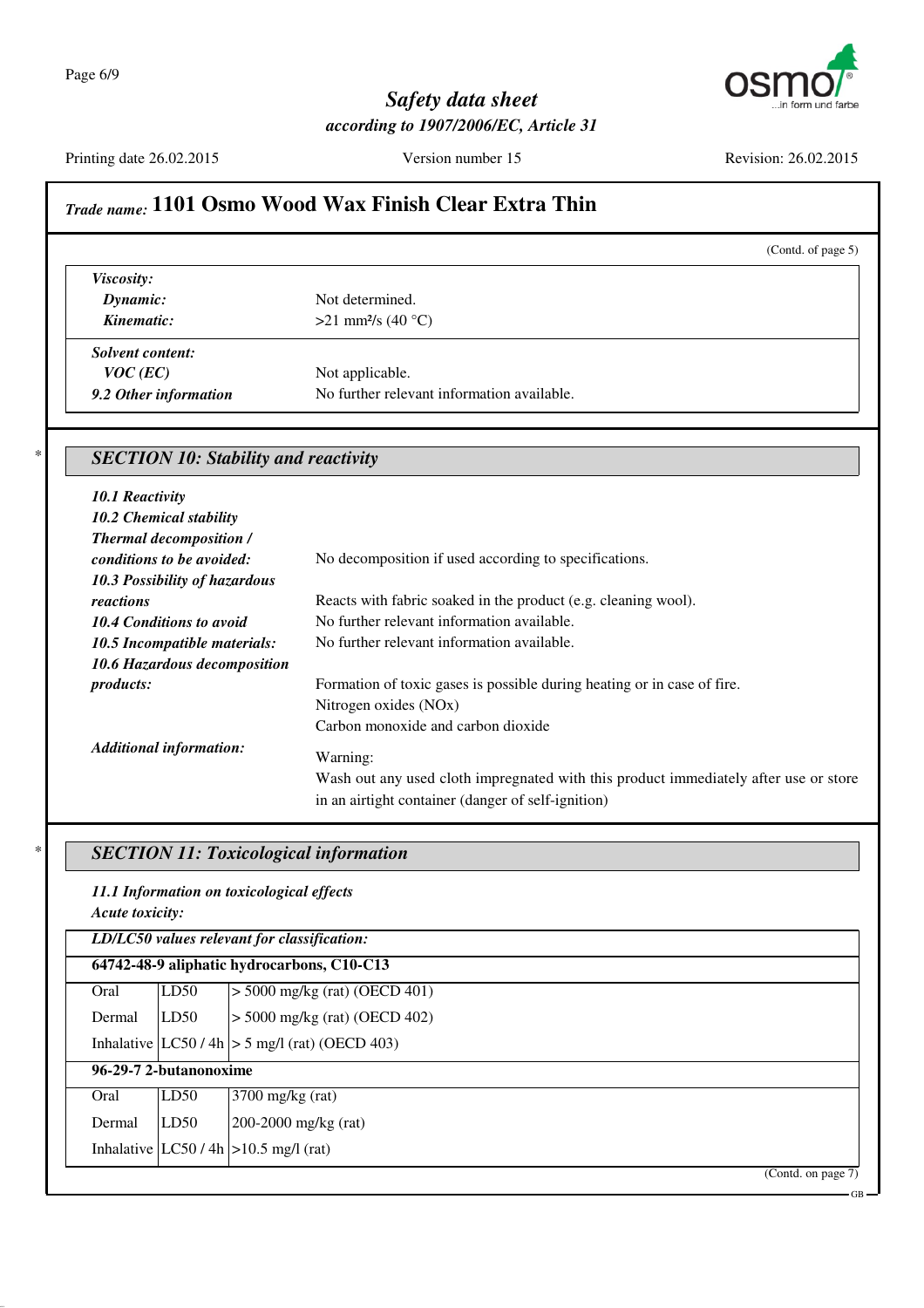

Printing date 26.02.2015 Version number 15 Revision: 26.02.2015

# *Trade name:* **1101 Osmo Wood Wax Finish Clear Extra Thin**

| (Contd. of page $6$ )                                                                   |
|-----------------------------------------------------------------------------------------|
|                                                                                         |
| At long or repeated contact with skin it may cause dermatitis due to the degreasing     |
| effect of the solvent.                                                                  |
| not tested                                                                              |
| Sensitising effect by skin contact is possible by prolonged exposure.                   |
|                                                                                         |
| The product is not subject to classification according to the calculation method of the |
| General EU Classification Guidelines for Preparations as issued in the latest version.  |
| When used and handled according to specifications, the product does not have any        |
| harmful effects to our experience and the information provided to us.                   |
| Contains 2-butanonoxime. May produce an allergic reaction.                              |
|                                                                                         |

#### \* *SECTION 12: Ecological information*

*12.1 Toxicity*

*Aquatic toxicity:*

#### **64742-48-9 aliphatic hydrocarbons, C10-C13**

EC50 / 48h > 1000 mg/l (daphnia) (OECD 202)

EC50/72h  $> 1000$  mg/l (algae) (OECD 201)

 $LC50 / 96h$  > 1000 mg/l (fish) (OECD 203)

|                                         | 12.2 Persistence and degradability No further relevant information available.               |
|-----------------------------------------|---------------------------------------------------------------------------------------------|
| 12.3 Bioaccumulative potential          | No further relevant information available.                                                  |
| 12.4 Mobility in soil                   | No further relevant information available.                                                  |
| Additional ecological information:      |                                                                                             |
| <b>General notes:</b>                   | Water hazard class 1 (German Regulation) (Self-assessment): slightly hazardous for<br>water |
|                                         | Do not allow product to reach ground water, water course or sewage system.                  |
| 12.5 Results of PBT and vPvB assessment |                                                                                             |
| <b>PBT:</b>                             | Not applicable.                                                                             |
| vPvB:                                   | Not applicable.                                                                             |
| 12.6 Other adverse effects              | No further relevant information available.                                                  |

## *SECTION 13: Disposal considerations*

| 13.1 Waste treatment methods<br><b>Recommendation</b>                             | Must not be disposed together with household garbage. Do not allow product to reach<br>sewage system. |
|-----------------------------------------------------------------------------------|-------------------------------------------------------------------------------------------------------|
| European waste catalogue                                                          |                                                                                                       |
|                                                                                   | 08 01 11 waste paint and varnish containing organic solvents or other dangerous substances            |
| 15 01 10 packaging containing residues of or contaminated by dangerous substances |                                                                                                       |

(Contd. on page 8)

GB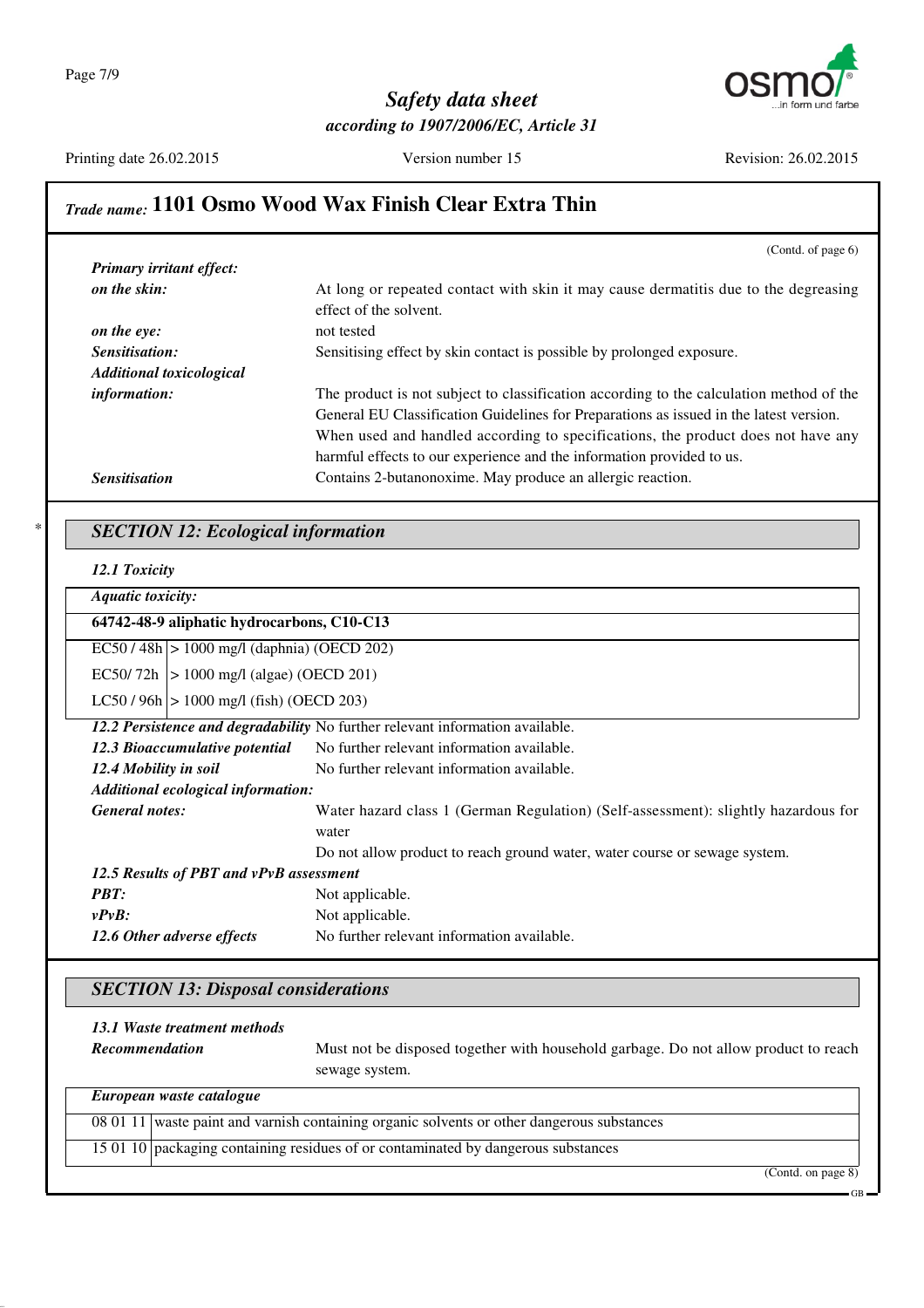Page 8/9



## *Safety data sheet according to 1907/2006/EC, Article 31*

Printing date 26.02.2015 Version number 15 Revision: 26.02.2015

# *Trade name:* **1101 Osmo Wood Wax Finish Clear Extra Thin**

(Contd. of page 7)

*Uncleaned packaging: Recommended cleansing agents:* Solvent naphtha

*Recommendation:* Disposal must be made according to official regulations.

| 14.1 UN-Number                                  |                 |
|-------------------------------------------------|-----------------|
| ADR, ADN, IMDG, IATA                            | Void            |
| 14.2 UN proper shipping name                    |                 |
| ADR, ADN, IMDG, IATA                            | Void            |
| 14.3 Transport hazard class(es)                 |                 |
| ADR, ADN, IMDG, IATA                            |                 |
| <b>Class</b>                                    | Void            |
| 14.4 Packing group                              |                 |
| ADR, IMDG, IATA                                 | Void            |
| <b>14.5 Environmental hazards:</b>              |                 |
| Marine pollutant:                               | N <sub>o</sub>  |
| 14.6 Special precautions for user               | Not applicable. |
| 14.7 Transport in bulk according to Annex II of |                 |
| <b>MARPOL73/78 and the IBC Code</b>             | Not applicable. |

## \* *SECTION 15: Regulatory information*

*15.1 Safety, health and environmental regulations/ legislation specific for the substance or mixture* No further relevant information available. *15.2 Chemical safety assessment:* A Chemical Safety Assessment has not been carried out.

## \* *SECTION 16: Other information*

This information is based on our present knowledge. However, this shall not constitute a guarantee for any specific product features and shall not establish a legally valid contractual relationship.

#### *Relevant phrases* H304 May be fatal if swallowed and enters airways.

- a construction of the construction of the construction of the construction of the construction of the construction of the construction of the construction of the construction of the construction of the construction of the R65 Harmful: may cause lung damage if swallowed.
- R66 Repeated exposure may cause skin dryness or cracking.

(Contd. on page 9)